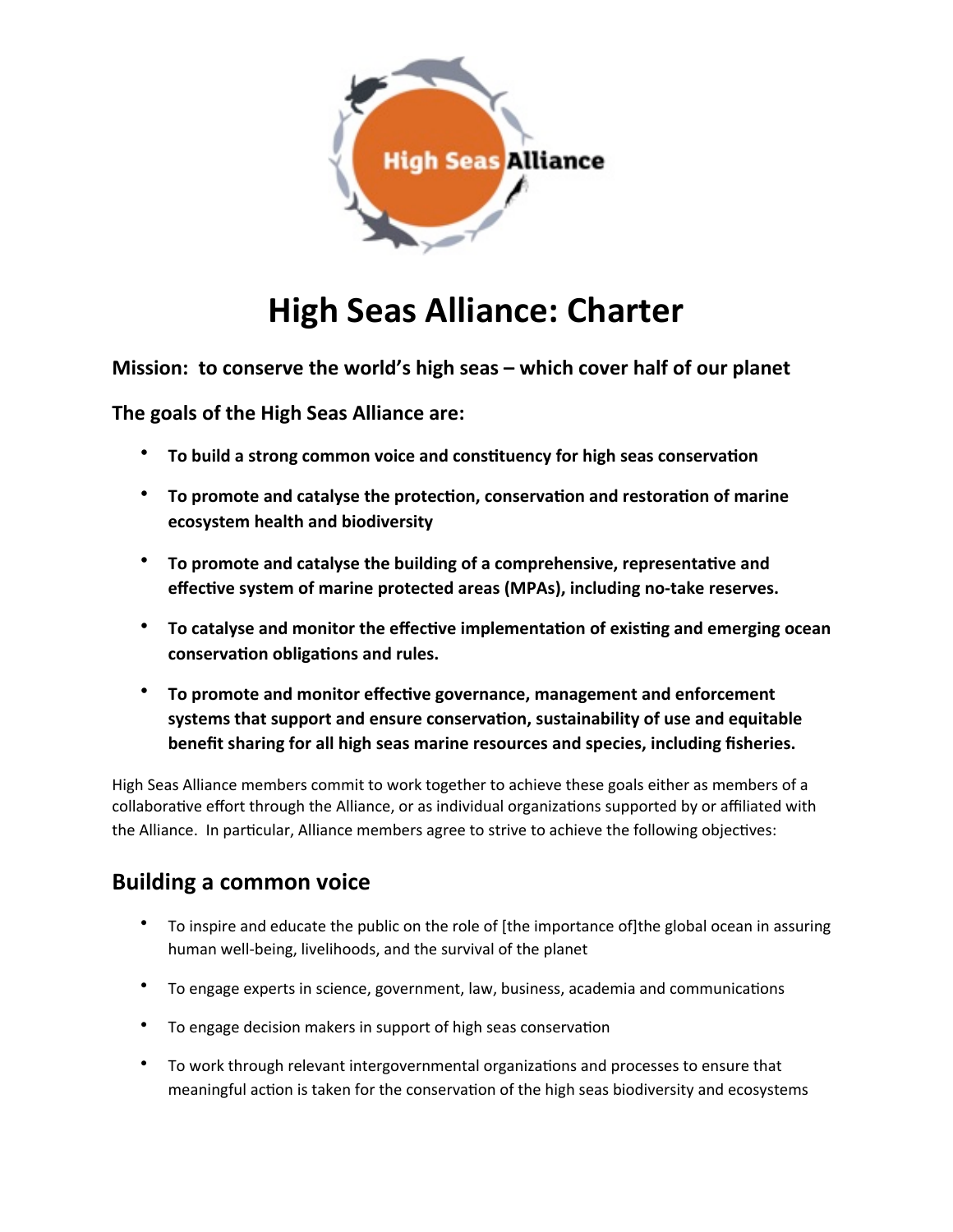# **Securing protection**

- To help create, and contribute to, an inventory of high seas areas of ecological and biological significance
- \* To pursue the protection of ecologically and biologically significant areas through a wide range of measures, from fisheries closures to integrated MPAs
- To facilitate the building of a globally comprehensive and representative system of MPAs including multiple use areas and no-take marine reserves
- To focus on the early establishment of prominent high seas MPAs and MPA networks, and to build public and political acceptance and support for them
- To encourage effective monitoring, control and surveillance (MCS), and compliance and enforcement (C&E) for high seas MPAs of all kinds
- To promote continued scientific research, monitoring and analysis of the health of high seas ecosystems, including environmental and strategic assessments

#### Achieving good high seas governance

- To monitor and insist on the effective implementation of existing international commitments and obligations
- To promote in particular, that flag and port states meet their responsibilities under international law and that there are penalties and consequences for failing to do so
- \* To advocate for development funding to be used to assist developing states, especially coastal and port states, to participate in international bodies and to implement international commitments on high seas use and conservation
- To address gaps and weaknesses in international law to ensure that all relevant bodies have complete and effective legal mandates and competencies to establish and enforce conservation and management measures required to deliver conservation, sustainability of use and equitable benefit sharing outcomes
- To call for new institutions and mechanisms, as needed, to conserve and protect the high seas